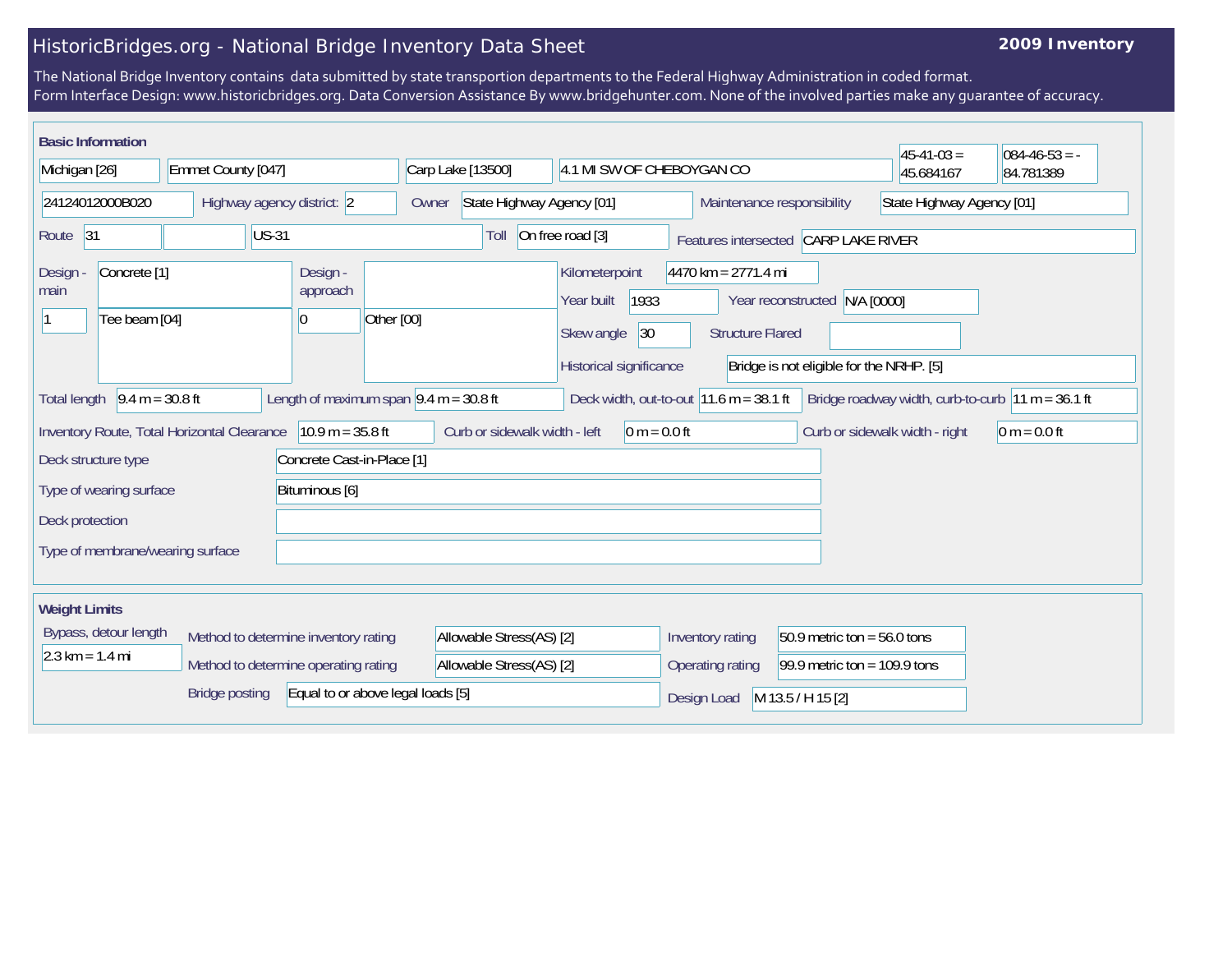| <b>Functional Details</b>                                                              |                                                                                                              |                                                                                         |                                                       |                      |  |  |  |
|----------------------------------------------------------------------------------------|--------------------------------------------------------------------------------------------------------------|-----------------------------------------------------------------------------------------|-------------------------------------------------------|----------------------|--|--|--|
| Average daily truck traffi 7<br>Average Daily Traffic<br>4661                          | Year 2007<br>%                                                                                               | Future average daily traffic                                                            | 2018<br>6799<br>Year                                  |                      |  |  |  |
| Principal Arterial - Other (Rural) [02]<br>Road classification                         | Lanes on structure 2                                                                                         |                                                                                         | Approach roadway width                                | $12.2 m = 40.0 ft$   |  |  |  |
| Type of service on bridge Highway [1]                                                  | Direction of traffic 2 - way traffic [2]                                                                     |                                                                                         | Bridge median                                         |                      |  |  |  |
| No parallel structure exists. [N]<br>Parallel structure designation                    |                                                                                                              |                                                                                         |                                                       |                      |  |  |  |
| Type of service under bridge<br>Waterway [5]                                           | Lanes under structure<br>$ 0\rangle$                                                                         | Navigation control                                                                      |                                                       |                      |  |  |  |
| $0 = N/A$<br>Navigation vertical clearanc                                              |                                                                                                              | Navigation horizontal clearance $ 0 = N/A$                                              |                                                       |                      |  |  |  |
| Minimum navigation vertical clearance, vertical lift bridge                            |                                                                                                              | Minimum vertical clearance over bridge roadway                                          |                                                       | $99.99 m = 328.1 ft$ |  |  |  |
| Minimum lateral underclearance reference feature Feature not a highway or railroad [N] |                                                                                                              |                                                                                         |                                                       |                      |  |  |  |
|                                                                                        | Minimum lateral underclearance on left $0 = N/A$<br>Minimum lateral underclearance on right 99.9 = Unlimited |                                                                                         |                                                       |                      |  |  |  |
| Minimum Vertical Underclearance $ 0 = N/A$                                             |                                                                                                              | Minimum vertical underclearance reference feature Feature not a highway or railroad [N] |                                                       |                      |  |  |  |
| Appraisal ratings - underclearances N/A [N]                                            |                                                                                                              |                                                                                         |                                                       |                      |  |  |  |
| <b>Repair and Replacement Plans</b>                                                    |                                                                                                              |                                                                                         |                                                       |                      |  |  |  |
|                                                                                        |                                                                                                              |                                                                                         |                                                       |                      |  |  |  |
| Type of work to be performed                                                           | Work done by                                                                                                 |                                                                                         |                                                       |                      |  |  |  |
|                                                                                        | Bridge improvement cost                                                                                      | Roadway improvement cost                                                                |                                                       |                      |  |  |  |
|                                                                                        | Length of structure improvement                                                                              |                                                                                         | Total project cost                                    |                      |  |  |  |
|                                                                                        | Year of improvement cost estimate                                                                            |                                                                                         |                                                       |                      |  |  |  |
|                                                                                        | Border bridge - state                                                                                        |                                                                                         | Border bridge - percent responsibility of other state |                      |  |  |  |
|                                                                                        | Border bridge - structure number                                                                             |                                                                                         |                                                       |                      |  |  |  |